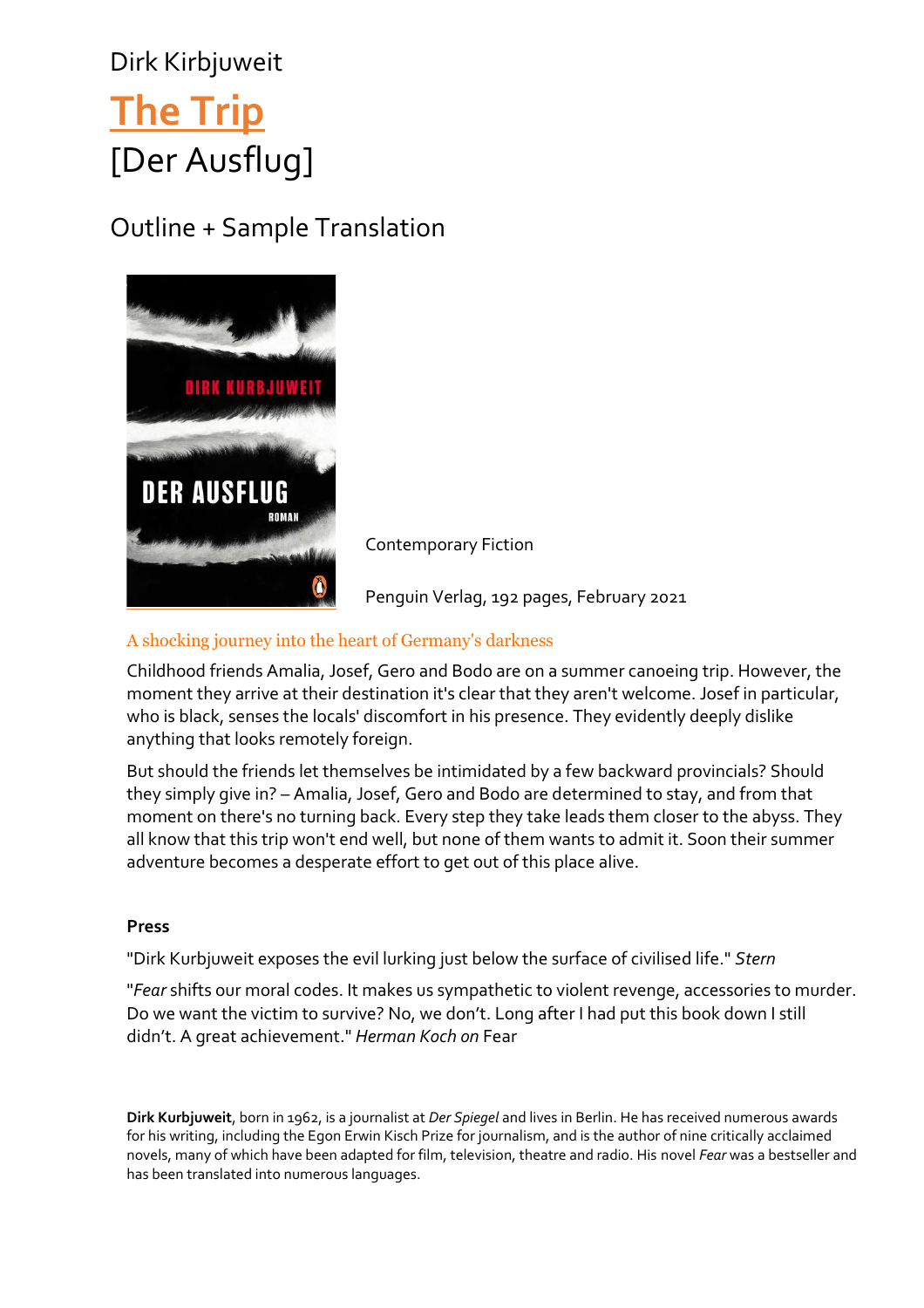## **Sample Translation**

**By Imogen Taylor**

I

As they were coming off the motorway, Josef said that the first to see a stork would get a free dinner.

'But there aren't storks anymore,' Bodo said.

'There are here,' said Amalia, and immediately regretted her tone. A big sister lecturing her little brother. She was past all that.

'Why here?' Bodo asked, without a hint of protest. Apparently he was okay with being the little brother when he was sleepy, Amalia thought.

He smiled at her, as if he knew what she was thinking. 'Sister superior,' he said.

'They're left in peace here, that's why,' said Gero. 'Nothing happens here. Never has, never will.'

'So why are we here?' Bodo asked.

'Same reason.'

Wide open fields shone yellow, lacquered by the low sun. Far off, a range of bleaklooking hills shimmered bluely. A combine harvester crawled along in a cloud of dust. At the edge of the road a tractor waited with two empty trailers. The driver was asleep, folded up on himself. A bird of prey circled.

Josef jerked the wheel round to avoid a pothole and the car swerved to the right. He swung the wheel back the other way. Too sharply—the car skidded and crashed into the next pothole. There was a tinkle of broken glass.

'Watch it.'

'Sorry.'

The smell of alcohol filled the car, a new BMW, which until a moment ago had smelt of leather seats.

'One of the bottles has broken,' Amalia said, looking into the bag at her feet. 'Can someone remind me why we had to bring wine with us?' Gero asked.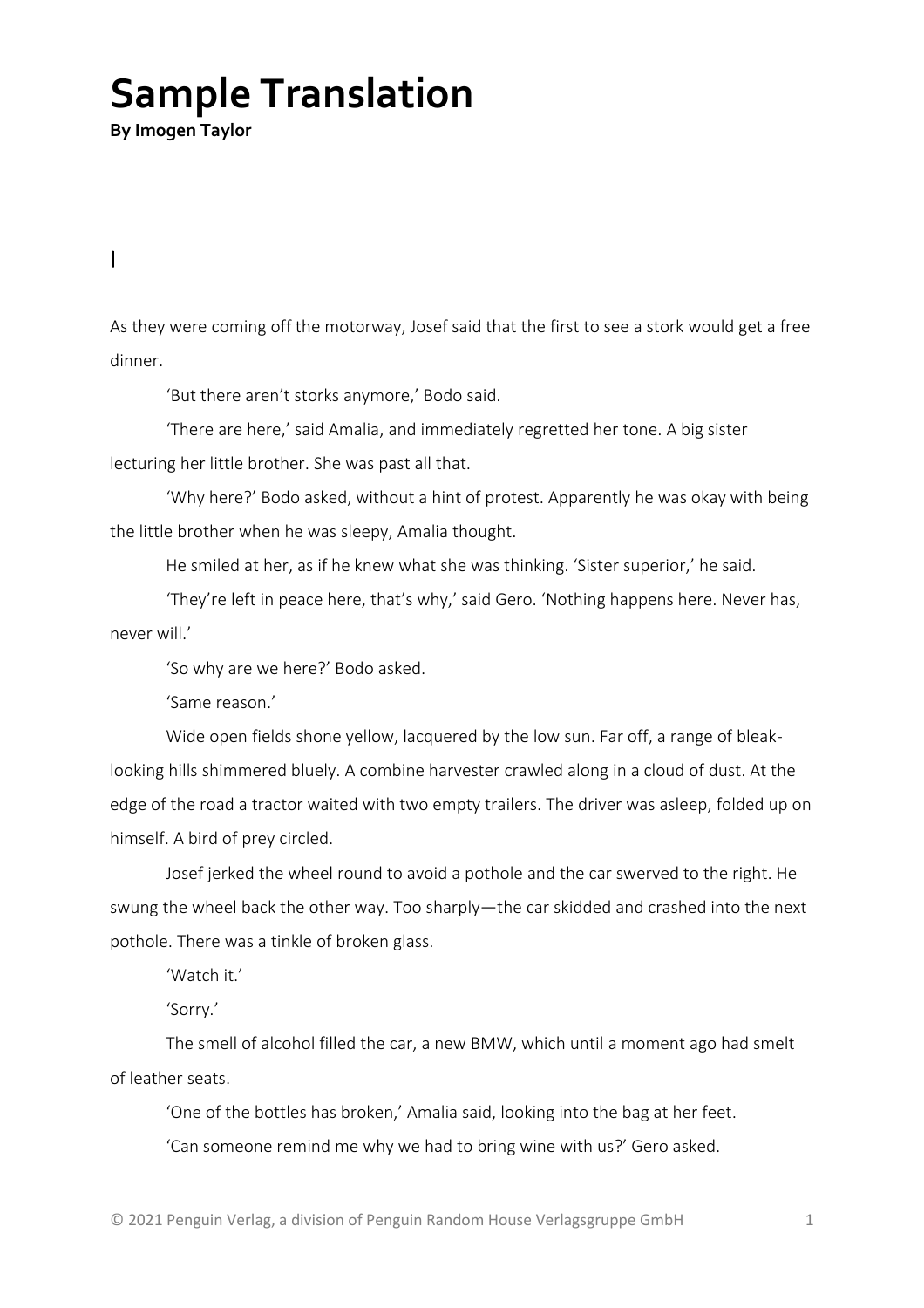'Because you can't get decent booze here,' Amalia said.

'Only cat's piss,' Bodo explained.

Amalia bent over the bag and began to pull out pieces of glass.

'Wait till we get there,' her brother said.

'What? And let the glass make holes in the bag and turn the apples to sauce?'

'Can't you get decent apples here either?'

Amalia snorted and went on pulling shards of glass out of the bag.

The car rolled through a village: small, low-slung houses desperate for a lick of paint, rusty wrought iron fences, sprucely kept gardens, greying net curtains. The road was deserted.

'A stork,' Bodo said.

'Where?'

They all peered out.

'Up there on the right.'

On the roof of a house, a stork was standing in a nest.

'Wow,' Josef said and overlooked another pothole. The car went crashing into it.

'Ow!' Amalia shouted.

'Sorry.'

'I've cut myself on the fucking glass.' She sucked the heel of her hand, but couldn't stop the blood from dripping onto her summer dress.

'Let me have a look,' Bodo said.

She held out her hand and showed him the long, deep gash. There was a lot of blood.

Bodo took off his T-shirt and wrapped it around the wound.

'Have you got a first-aid kit?' he asked Josef.

'Mate, I'm a pharmacist,' Josef said.

He pulled over and stopped in a gateway. The three men got out; Amalia stayed in the car. Bodo opened her door and kneeled down next to her.

'You okay?' he asked.

'It hurts,' Amalia said. 'It fucking hurts. And how am I going to paddle with my hand in this state?'

Josef fetched the first-aid kit from the boot. Bodo reached for it, but Josef wouldn't give it to him. He kneeled down alongside Bodo and took Amalia's hand to inspect the wound.

'This wouldn't have happened to Fabian,' he said.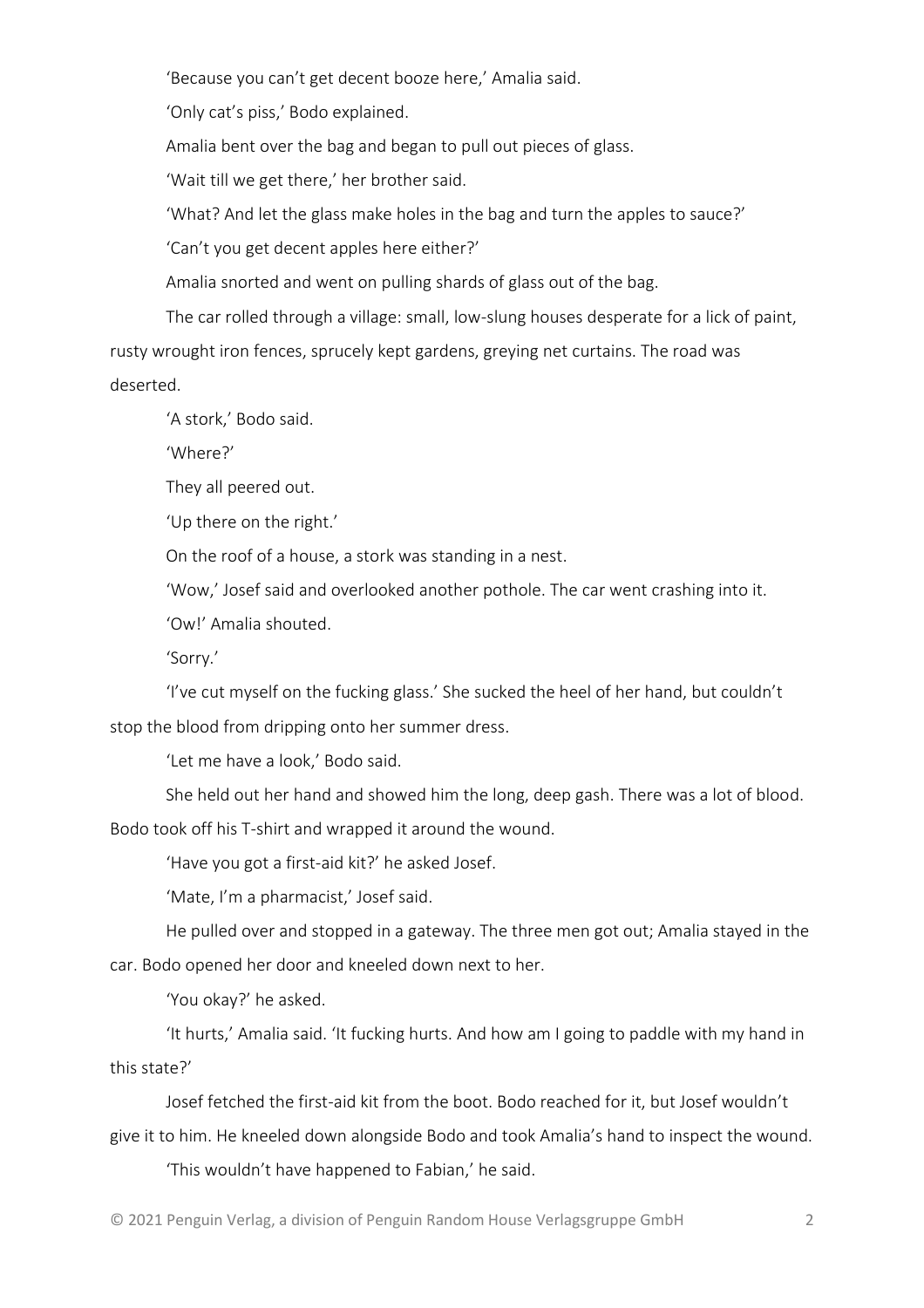'What?' she said, startled.

'He wouldn't have crashed into two potholes in a row.'

'Stop it.'

He bandaged Amalia's hand in silence, without looking at her. She stared down at his smooth shorn head and thought of the thick woolly hair he used to have. She would have liked to put her hand on his head to feel the difference, but killed the impulse.

'I'd feel better if we got the wound stapled,' he said. 'Shall we drive to a doctor?'

'There aren't any doctors here,' Gero said.

'I'm so sorry,' Josef said.

'It wasn't your fault,' Bodo said. 'It was the stork.'

The village lay quiet in the summer sun. An old man came along the road on a rickety bike with a trailer. Inside was a dead piglet. The old man gawked at them. Gero waved, but there was no response. A net curtain twitched; the stork stood stock still on the roof, one leg bent.

Bodo walked out into the middle of the road. He leaned back from the waist, stuck out his left arm, curled his fingers around an imaginary bow and pinched together the thumb and two fingers of his right hand as if he were holding the end of an arrow. Then he brought his hands together and slowly pulled back his right arm as if to flex the bow. He aimed at the stork, taking his time, adjusting and readjusting the angle.

'Just fire the fucking thing,' said Gero who was leaning against the car smoking.

Bodo pretended to release the arrow and stare after it as it flew through the air. 'Got it.' He made a fist.

'Storks are a protected species,' Gero said.

'It was a rubber-tipped arrow.'

'Count yourself lucky.'

'Then again, storks are fucking Nazi birds.'

'Why Nazi?' Gero asked.

'Red legs, red beaks, black and white feathers—the colours of the Nazi flag.'

'And the Kaiser's flag,' Amalia said.

'Little Miss Smart Arse strikes again,' Bodo said.

'My hand's throbbing like a hammer,' Amalia said. 'No way am I going to be able to paddle.'

'The wound's not where you hold the paddle,' Josef said. 'You'll be all right.'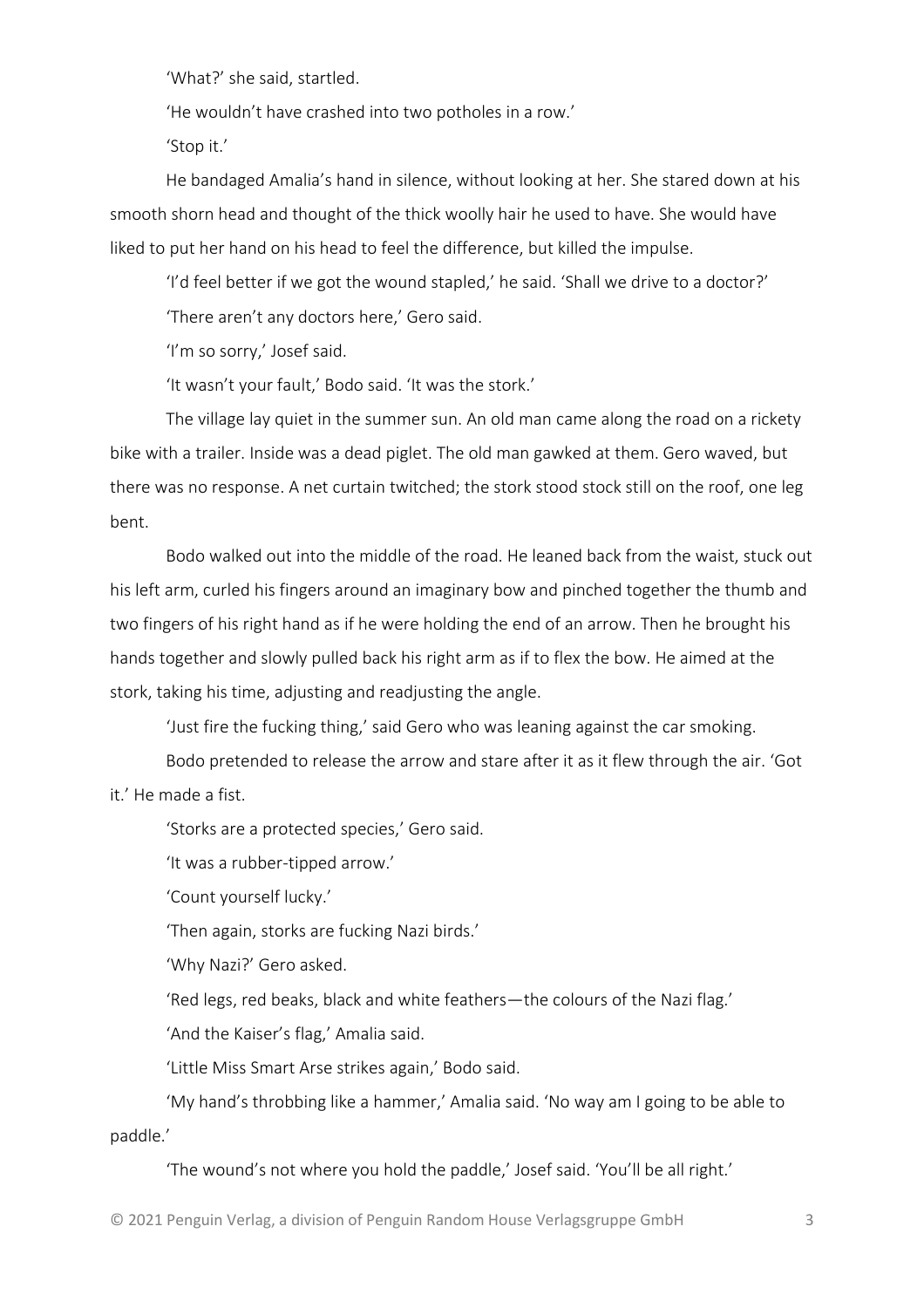The old man on the bike came back the other way, his trailer empty now. Bodo positioned himself at the side of the road and took a sweeping bow. The old man saw him out of the corner of his eye, but didn't respond. Josef stowed the first-aid kit in the boot, and everyone got back in the car. They set off again, driving parallel to the blue hills.

All the villages they passed looked pretty much the same—a row of small houses on either side of the road; a further row or two behind; a pub, in some cases defunct, and a cowering little church with a stumpy tower.

It was growing dark. White patches of mist appeared on the fields, low over the ground. Bodo began to sing softly.

There's something strutting on our field, Wading through the bogs. It wears a coat of black and white And two fine red socks. Snaps the frogs up, snap, snap, snap, Rattles gaily, clappety-clap. Who can guess my riddle?

He started over and the others joined in the old nursery rhyme, laughing, imitating the clapping beak with their hands. Josef even honked the horn.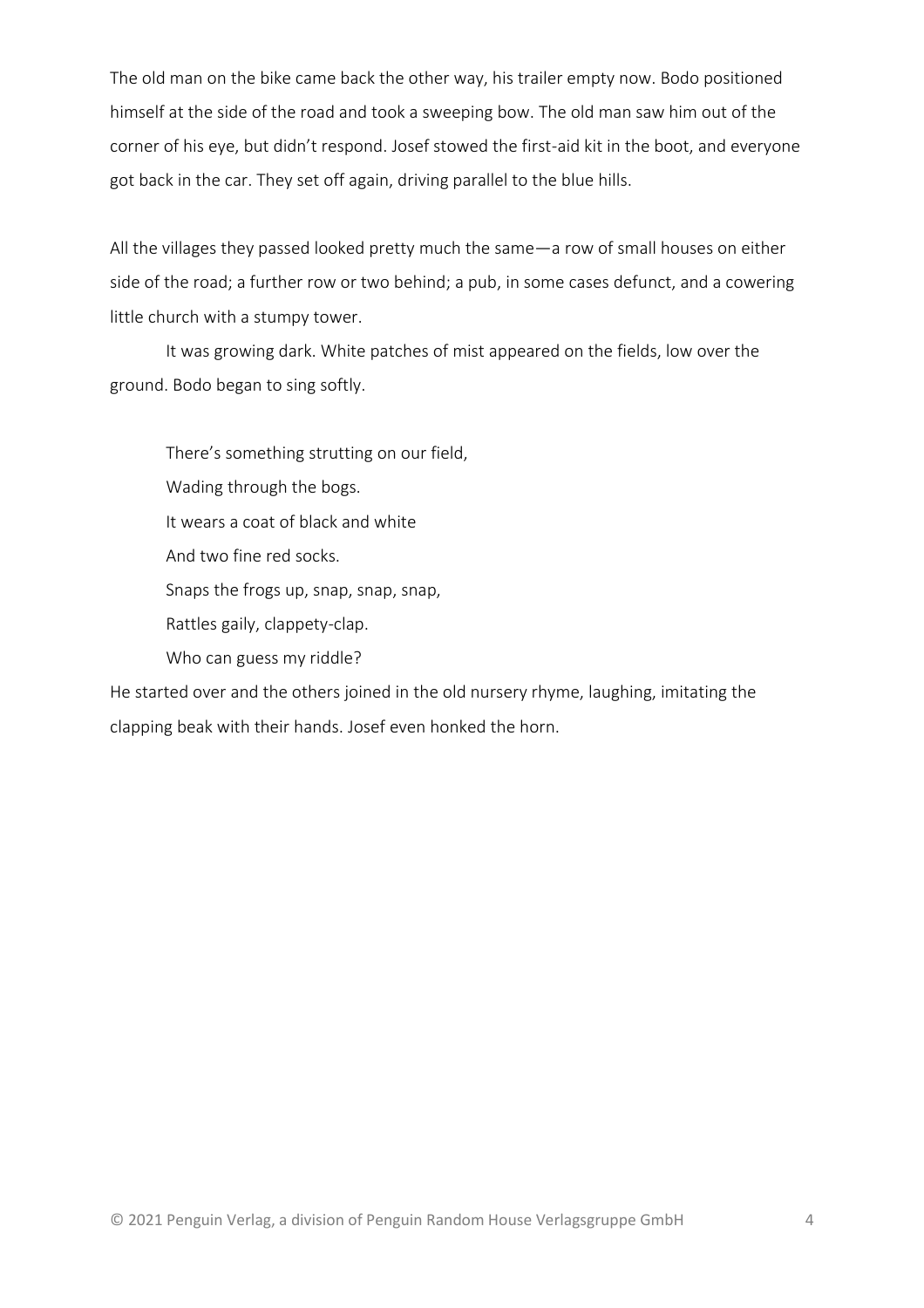It was nearly dark when they pulled up outside the pub where they'd booked rooms for the night—a solitary building flanked by trees, long and low with a pointed gable in the middle. The paint was peeling; the net curtains at the windows were yellowing. Drunken whoops could be heard all the way to the almost full car park.

'Let's join in the fun,' Josef said.

They fetched their bags from the boot and went in. The walls were lined with wood, the floors covered in gently bulging linoleum. Reception was unattended; Amalia rang the bell. They waited, but no one came. A door seemed to lead to the bar; the noise swelled and ebbed on the other side.

Bodo opened the door and disappeared. A moment later he was back. 'Weird,' he said.

They waited in silence until at last a small, thin man came and checked them in without a word. He pushed the forms across the desk to them, then turned to the little shelf where the keys were hanging. He seemed unable to make up his mind, and kept taking keys down and then replacing them—as if he were trying to solve some complicated puzzle, Amalia thought. She filled in her address, making a round five and a square three, which for some reason annoyed her. She and Bodo would share one room; Josef and Gero another. The bathrooms were down the corridor.

Amalia was the first in the bar. Here, too, the linoleum on the floor bulged with age. The brown panelled walls, stained by decades of cigarette smoke, were darker towards the top and almost black where they met the ceiling. A big green-tiled stove stood in the corner. On every table was a pot plant that looked as if it were made of plastic. The man who had checked them in stood behind the counter pulling beer. He never shut off the tap, but dexterously pushed glasses back and forth beneath it like a thimblerigger, waiting until the froth was about to spill over the edge before sweeping one glass aside and manoeuvring the next into place.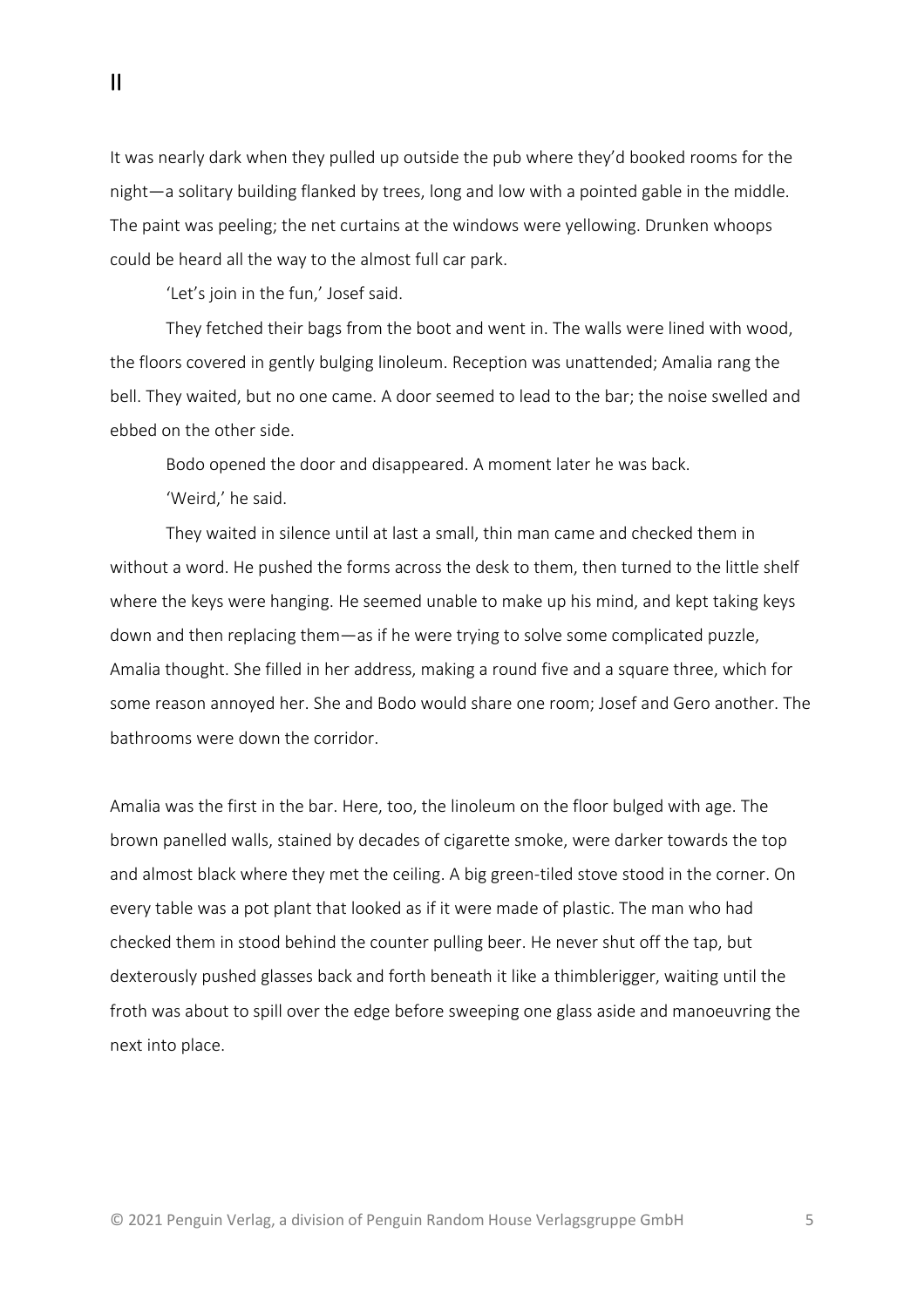It was full, it was loud. Almost only men. Quiet tables, rowdy tables, well-filled ashtrays, air thick with smoke. Next to the door a group of young people, some of them girls, were playing a drinking game, trying to lob ping-pong balls into the glass of the person opposite. Whenever a ball landed in someone's glass, that person had to down the contents. They were laughing and cheering each other on.

Amalia made for a table by the window, aware of the gazes on her legs and bum. It had gone quieter. Be my guest, she thought as she sat down. One by one the others joined her, Josef last. The room fell quiet, as if all the sound had been sucked away.

Amalia smiled at him, as if to guide him safely to the table.

Your homeland smile, he had once said.

What's that supposed to mean?

You want to show me that I belong.

Well, you do.

Obviously, he had said—rather rudely, she thought.

He sat down. There were low murmurs, as if a council were being held to discuss the situation. Then the old noise level resumed.

No one came to take their orders. They didn't notice at first because they were so busy joking about the seedy rooms, the creaky floorboards.

The landlord cut the flow of beer and put the brimming glasses on a tray which he carried from table to table. When the tray was empty, he returned to his post behind the bar and continued his virtuoso performance at the tap.

'Excuse me, could we order something?' Amalia called.

There was silence. Stares were turned on them, hard, disdainful. The landlord went on pulling beer, intent on his work. Froth rushed to the top of the glasses, as if pursued by the amber liquid that rose beneath it. Sometimes there was no escape but over the edge.

'We're thirsty,' Amalia said. 'And hungry.'

Another glass, and another and another. They clinked against each other—a torment to the thirsty, Amalia thought, as her anger grew. Eventually, very slowly, the landlord pushed back the tap. He stared meditatively at the thinning stream as it slowed to a drip—and then tore himself away, picked up a pen and a damp waiter's pad, and headed for their table. He said nothing, but held his pen poised above the pad, signalling readiness.

'Nice of you to take the trouble,' Amalia said.

He looked at her impassively.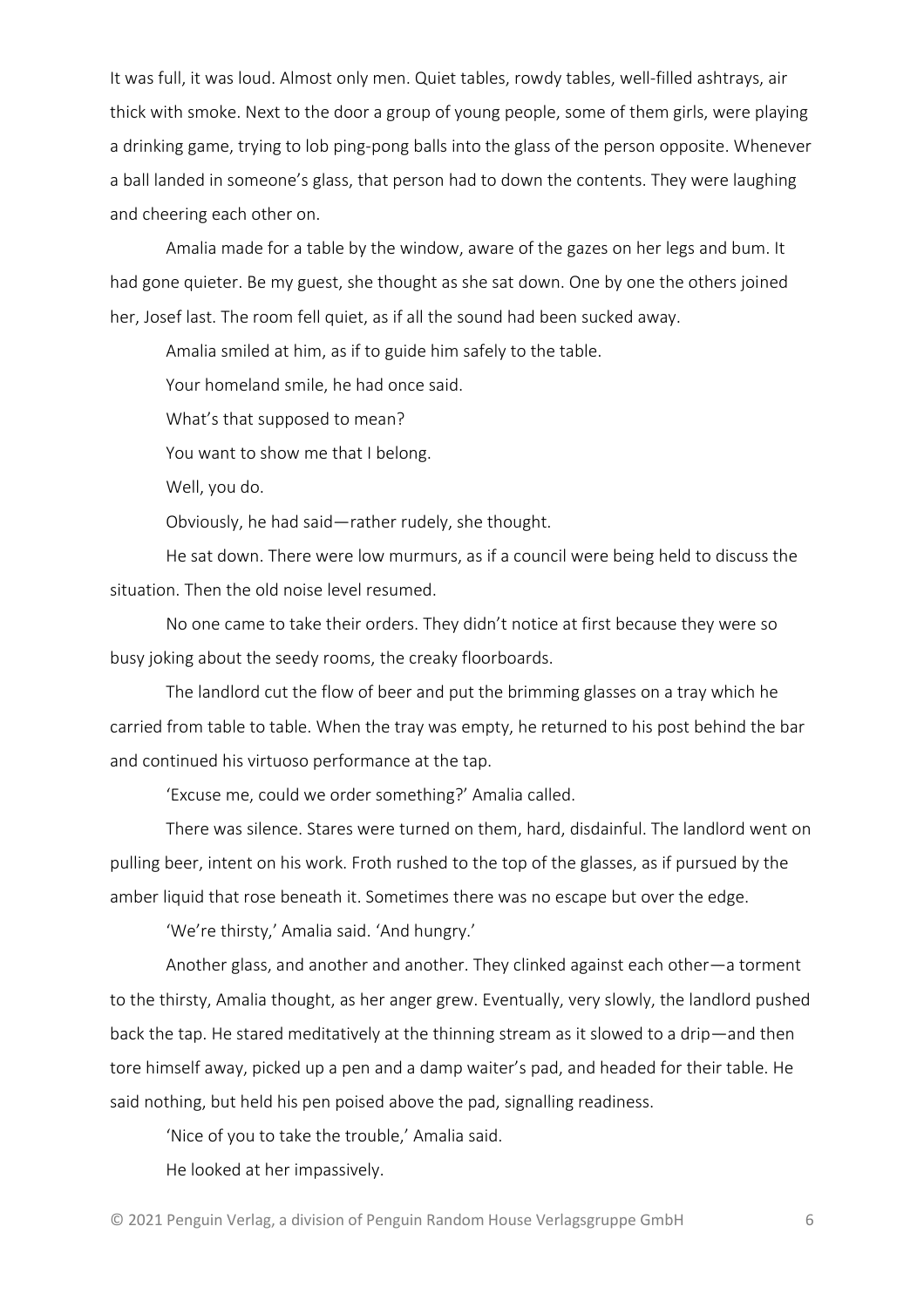'Do you have red wine?' she asked.

'Hungarian.'

'Okay, then could we have a bottle of Hungarian red, a large bottle of sparkling water and the menu, please?'

'Don't have any.'

'What? Wine? Water? Menus?'

'Menus.'

'But you have food?'

'Brawn or frankfurters with fried potatoes.'

'That's all?'

'That's all.'

She looked at the others with resignation.

'I'll take the brawn,' Bodo said.

They ordered two lots of brawn, one lot of frankfurters and a plate of plain fried potatoes.

The Hungarian wine proved undrinkable, but they had come prepared; Amalia had two bottles of pinot noir in her bag. She opened one of them surreptitiously under the table, filled everyone's glasses and hid the bottle under her chair. The four of them made butterwouldn't-melt faces, like kids pulling a prank. They clinked glasses.

'To the canoe trip!'

The glasses sang.

'Since when can n... canoe?'

Amalia put her wine on the table. 'Who said that?' she called.

Nobody looked at her. People went on talking and shouting as if nothing had happened.

'We're going,' Amalia said, getting up.

Josef pulled her back by the arm. They exchanged glances familiar to them both. She didn't want to sit around doing nothing while he was insulted; he didn't want to ruin the evening. Amalia sat down again.

'It's okay,' Josef said. 'We've heard it all before.'

'It is not okay,' Amalia said. 'Don't always be so accepting.'

Josef raised his glass. They clinked again and drank.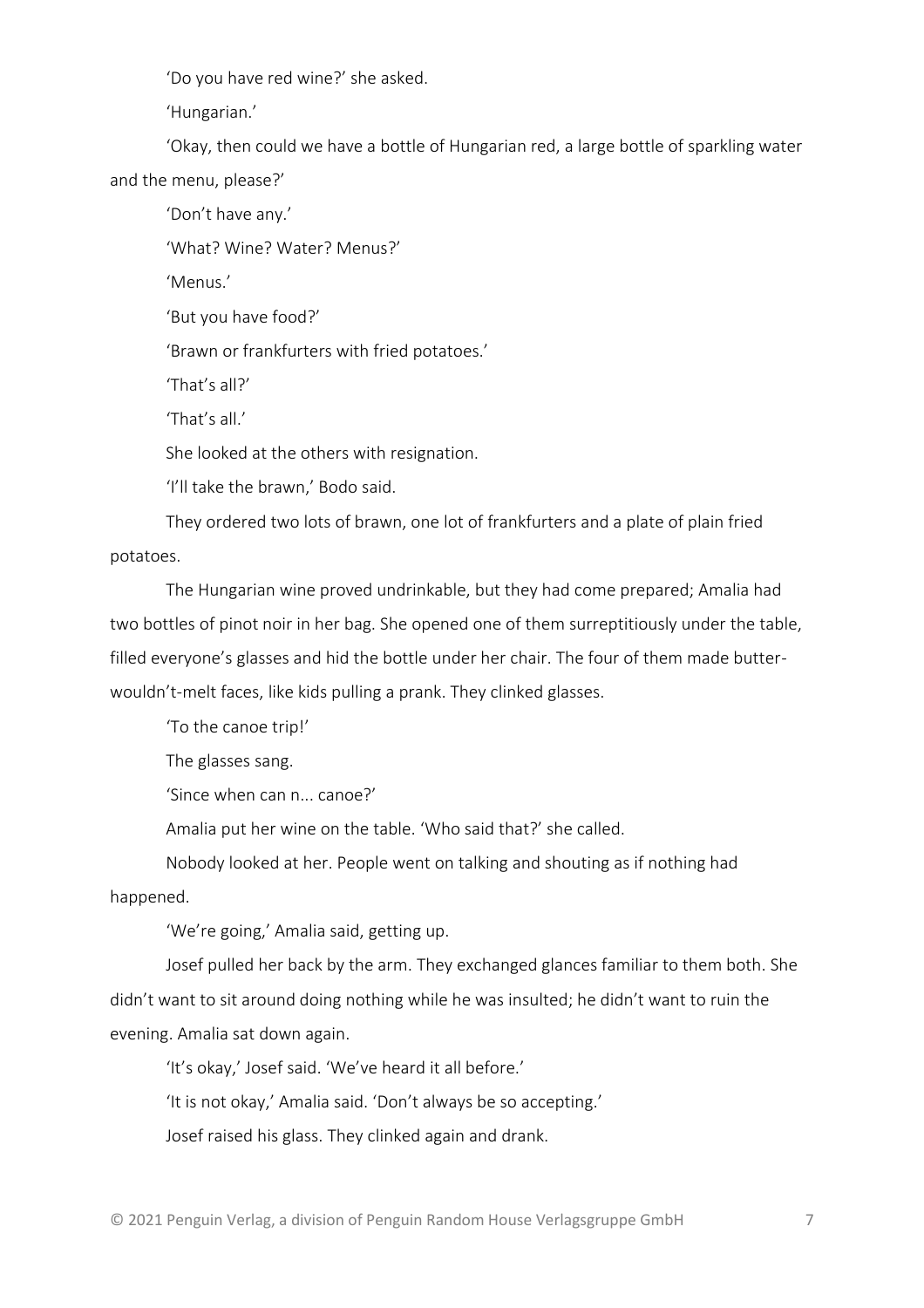As always at the start of their trips, they got Josef to tell them the year's news from the town where they'd grown up. He was the only one who still lived there.

'Jens is dead,' he said.

Jens had had a motorcycling accident in the sixth form. He'd spent the evening drinking at the Podium, the bar where they all hung out, and hadn't left for home until long after midnight, driving his little motorbike with his friend Ralph riding pillion. According to the truck driver who hit him, he took a left at the big junction without giving way. The driver was on his way to the furniture factory; he hit his horn and braked hard, but couldn't avoid the collision. That was what it said in the papers. Ralph was killed instantly; Jens survived with severe injuries—now, years on, he had died of the long-term effects.

'He practically lived in the chemist; he was on so many meds to keep him alive. Without a spleen, you're always going to have trouble in the long run.'

Josef began to explain, but Amalia was lost in her own thoughts and wasn't listening anymore. She'd barely known Jens and had very little to do with him, but she suddenly felt acutely that she and he were part of a series in which everyone's turn came sooner or later one by one they would all join the list of the dead. There were several series, of course friends, siblings, contemporaries at university. She realised that. For now, though, it was the school series that was nagging at her. It had started back in Year Ten when Svenja became number one on the list after overdosing—more from ignorance than from any particular wish to die. Then came Ralph, and now Jens. Number three. What about her? Which number would she be? And Bodo? Josef? Gero? Amalia felt tears running down her face.

Bodo, who was sitting next to her, put an arm around her and pulled her close. 'Did you like him that much?'

She was spared from answering by the arrival of their food. They ate the greasy fried potatoes, the frankfurters, the brawn. Amalia topped up their glasses under the table; they grew louder and more cheerful. Once, the landlord came over and asked if they'd like another bottle of the Hungarian red, but Amalia said no, they didn't want to drink too much; they were going canoeing the next day. When he was gone they burst out laughing and giggling.

Bodo went to the toilet and stopped off to watch the beer ping pong on his way back. Eventually he asked if he could join in, and after a moment's reluctance he was accepted. He threw the ball and missed. He lost one round, downed a beer, then won a second round and returned to the others.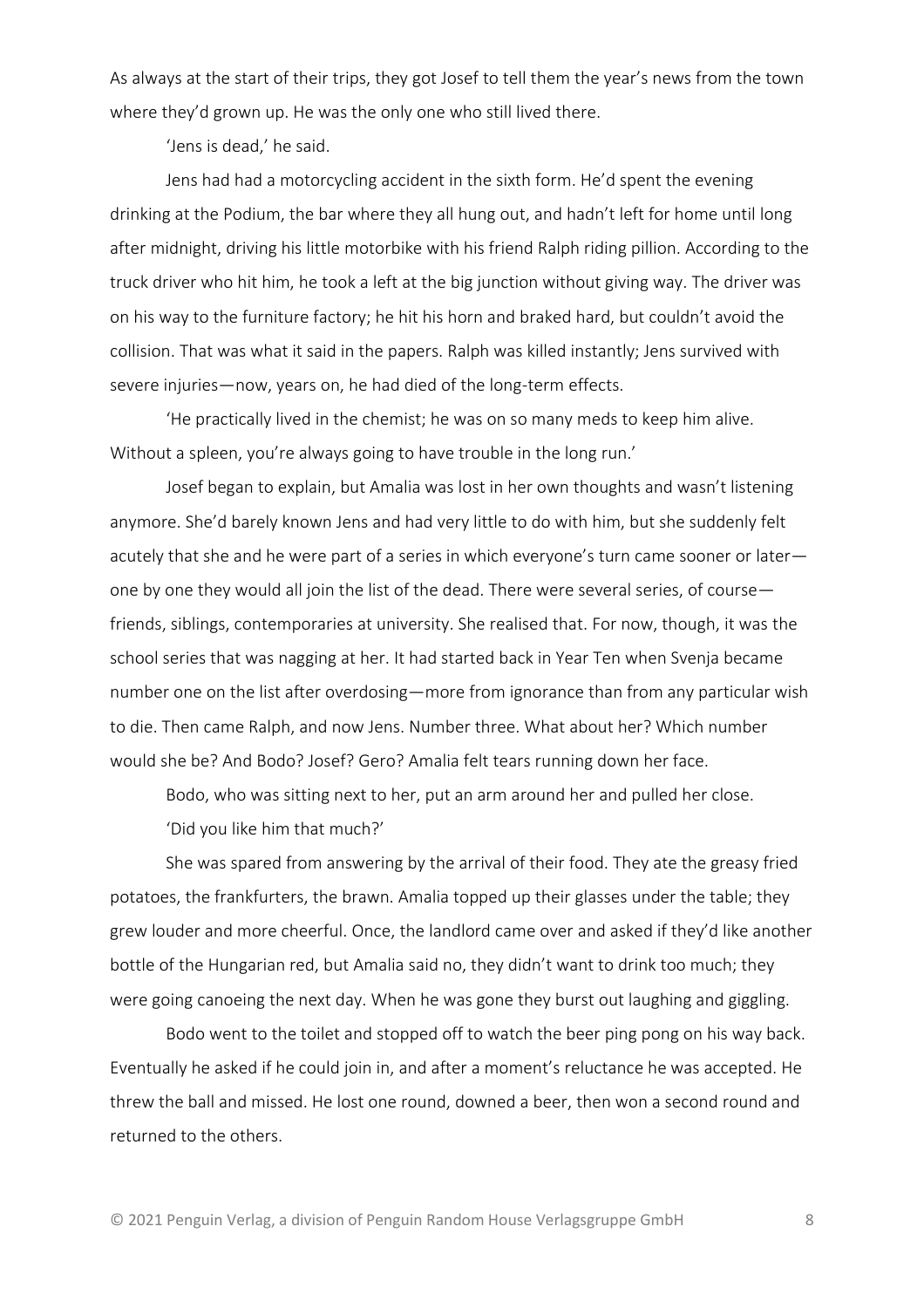They grilled Josef about who bought what drugs in the chemist, particularly curious about their old schoolmates. Josef hung back, said it was confidential, but they went on at him, bribing him with favours—no washing-up for the entire trip, no need to help put up the tents. He stood firm. They persisted.

'Okay, but no names. One guy from our class had to be treated for a dose of the clap.'

They laughed as raucously as the people at the other tables. Now they had to know the name.

'I'll paddle you through the delta for half a day,' Bodo shouted. 'You won't have to lift a finger.'

Josef shook his head.

'A whole day.'

There was no persuading him.

The third bottle was almost empty. Josef got up to go to the toilet, but when he reached for the door handle, a man grabbed him by the arm and pulled him back.

'Not you.'

'What do you mean?' Josef asked, taken aback.

'You're not taking a piss here,' the man said calmly.

Josef freed his arm from the man's grip, hesitated for a moment and then reached for the door handle again. The man shot up from his chair and wedged himself between Josef and the door.

'What don't you get?'

Gero, Bodo and Amalia jumped up and went to join Josef.

Half a dozen men were sitting at the table next to the toilet door. Five of them got up

too.

'What's going on?' Amalia shouted.

'N... piss outside. That's all.'

'You watch your language,' Gero said.

'My language,' the man said. 'What's my language got to do with it?'

'You know very well that the N-word is racist.'

'I don't know any N-word.'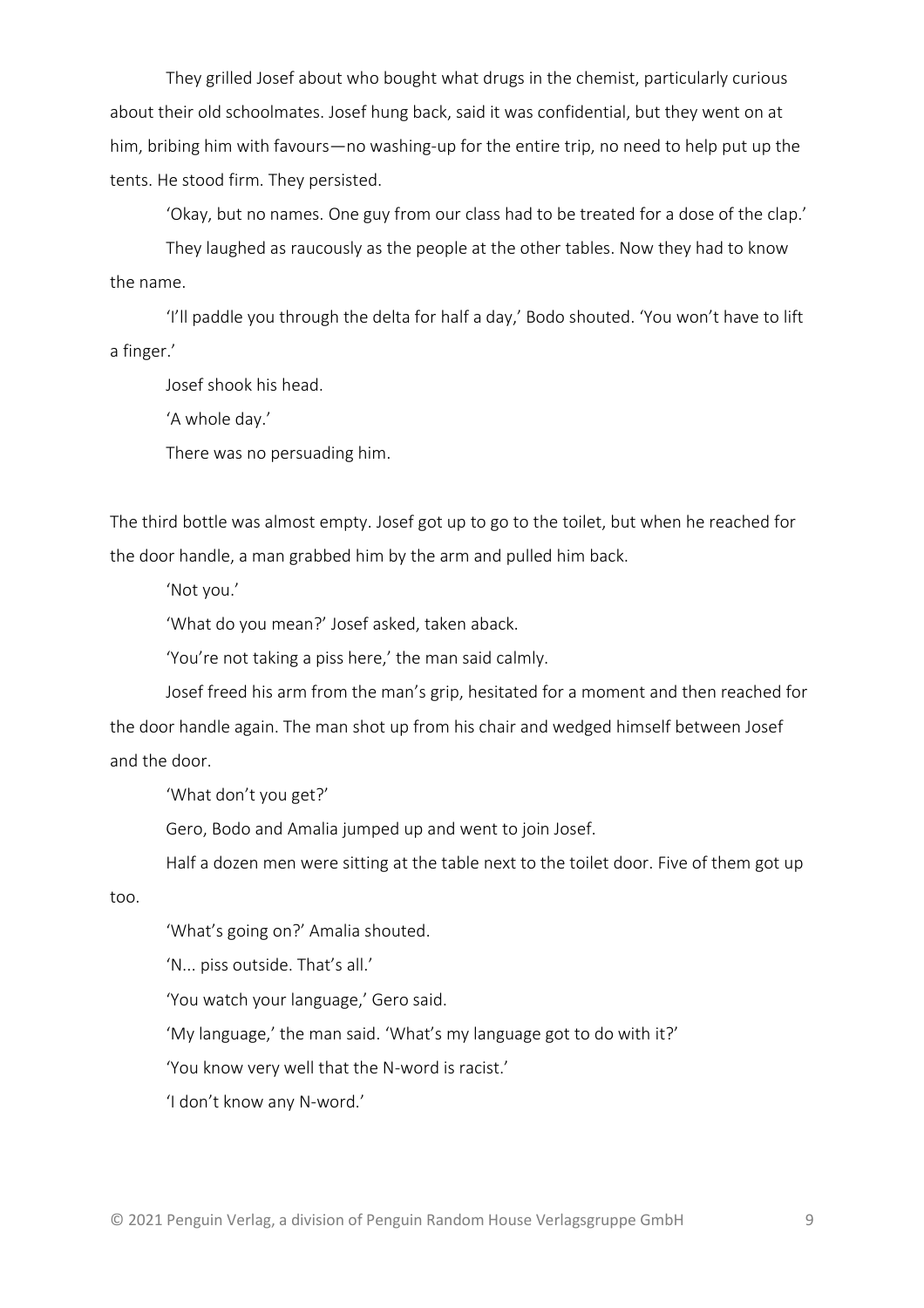The man who said this was wearing a flannel shirt, baggy cords held up by braces and a green cap saying John Deere beneath a prancing yellow stag. One of his eyes was big and oval, the other was a narrow slit, and his high wrinkled forehead was clearly visible below the cap, which was pushed back on his head, the peak sticking straight up in the air. He had a big, large-pored nose, fleshy lips, and a chin that wasn't really a chin at all—more like a broad flap of skin covering part of his neck.

'Do you know this N-word?' he asked his mates.

They shook their heads. 'Never heard of it.'

The group of men was growing; two had baseball bats in their hands. The young people had abandoned their drinking game and gathered round to watch.

'Why can't my friend use the toilet?' Gero asked.

The men smirked; nobody said anything. Bodo grabbed one of them and tried to push him to one side, but found himself caught in a straitjacket of arms and hands.

'Racist bastards,' Amalia hissed, already helpless, already in retreat.

The landlord came out from behind the bar. He walked over to the door, locked it and put the key in his trouser pocket.

'Toilet's blocked,' he said, and went back behind the bar to pull beer.

The men smirked again and returned to their seats; the beer ping pong resumed.

Amalia went up to the landlord and yelled at him. 'How dare you stop my friend from going to the toilet?'

No reaction.

Josef put an arm around Amalia's waist and gently pulled her away.

'Forget it,' he said. 'It's not worth it. We're not going to let them ruin our trip.'

'Fucking Nazis,' she said. 'We can't let them get away with this.'

Someone gave a loud laugh.

Amalia froze, but Josef steered her back to the table.

'Let's go to our rooms,' she said. 'We can't sit here drinking with these fuckwits.'

When they went to pay, the landlord charged them for three bottles of wine.

'But we only drank one,' Amalia said.

'You drank three,' the landlord said.

'Okay,' she said, 'we drank three. But we brought two of the bottles with us.'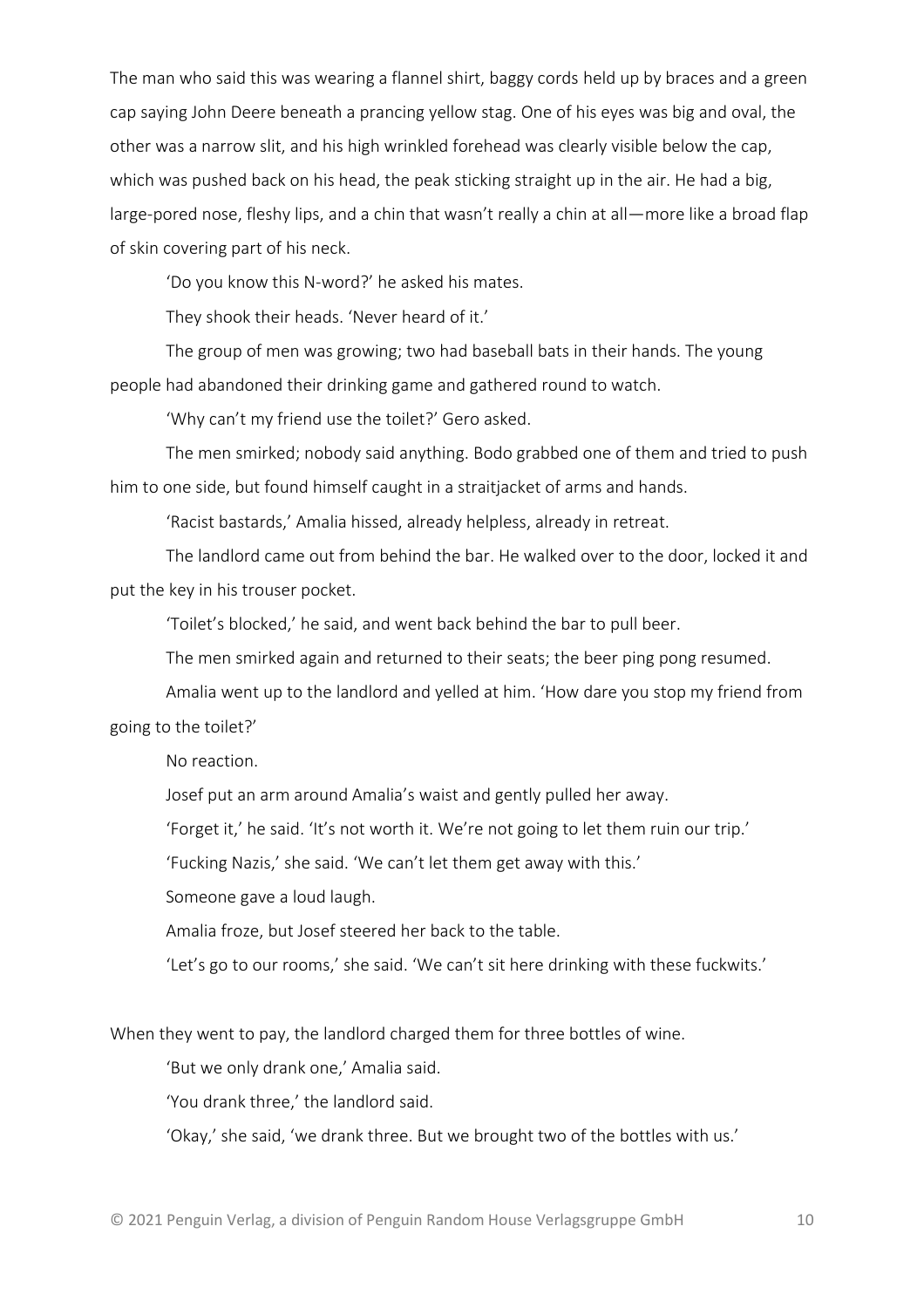'You drank three bottles of wine in my pub, so you pay for three bottles. It's the same everywhere. It's called corkage.'

Amalia paid for three bottles.

Upstairs in Amalia and Bodo's room, they talked about calling off the trip.

Gero thought they should—he said he didn't want to spend his holidays in a nest of Nazis.

Josef said they mustn't be intimidated; once they were on the water they probably wouldn't meet anyone anyway.

Bodo said nothing, because on matters of importance he still tended to wait and see what his big sister thought and then, depending on his mood, either emphatically agree with her or violently disagree.

Amalia had a feeling that he would probably go with whatever she said on this occasion—which meant that she had the deciding vote.

She said she was for persevering. Josef was right—first, you shouldn't give way to Nazis and secondly, it seemed unlikely that they'd run into trouble on the water.

'Bodo?'

'Let's go ahead with it.'

Gero didn't object.

When Amalia looked out of the window later that evening, she saw Josef standing on the back of a white pickup truck, pissing into the tray as he turned slowly in a circle.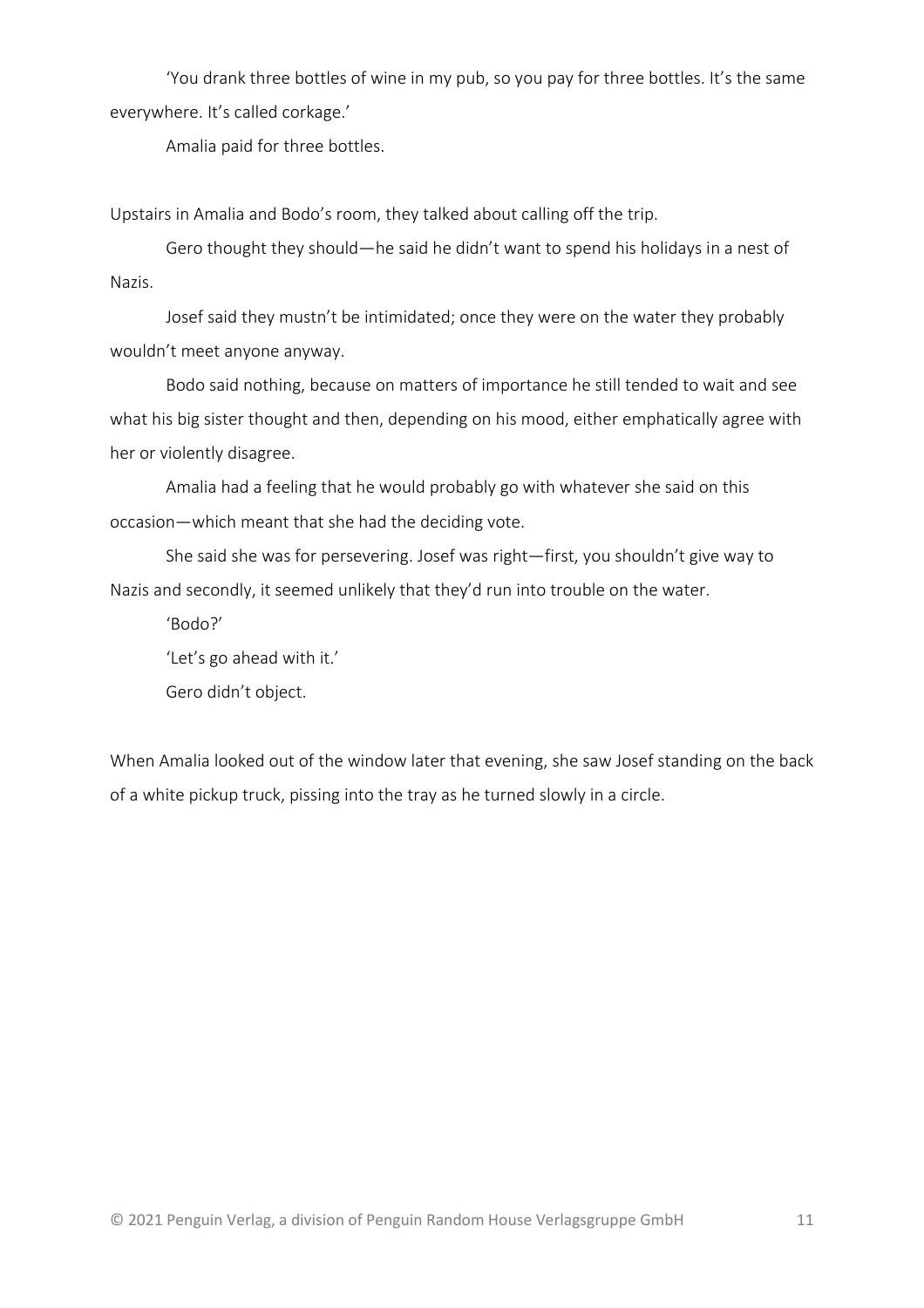At eight the next morning they were back in the car. Josef had agreed to let Bodo drive, because he wanted to know how it felt to bomb around in a Beema. Amalia was in the passenger seat.

The fields lay pale green and yellow in the early sun. Amalia, who had barely slept, nodded off, but soon woke again, unsettled by something. The BMW was hurtling along—too fast, she thought, for a narrow country road, especially one like this with trees on either side, closely planted, dense as walls. She glanced at the speedo. 120.

'Slow down a bit,' she said.

'Sorry.'

III

Bodo jerked his foot off the gas in a show of protest. The road seemed to widen; Amalia relaxed. She turned the radio on. It crackled loudly. She tried to find a station, but there was no signal.

The road entered a wood, plunging them into darkness, and the two lanes narrowed to one. It was a wild wood—dense undergrowth, dense scrub, bracken that seemed to reach out and grasp at the road. Around a bend, a wreath was propped against a stout tree trunk with candles scattered about it, withered flowers, a photograph.

'Stop,' Amalia said.

Bodo slammed on the brakes and the car screeched to a halt.

'Was that necessary? Drive back a bit.'

He put the car noisily into reverse, backed it up and stopped by the wreath. Amalia looked at the photo—a young man with short hair and a sweet smile.

'Well?' Josef said.

'The usual,' she said. 'Let's go on.'

Then she glanced at her phone. 'No reception,' she said. 'The GPS is dead.'

The others checked their phones. Same story.

'Fuck!'

'And now?'

'Hansel and Gretel were lost in the deep, dark woods...'

'Anyone happen to remember the way to the boat rental place?'

'No.'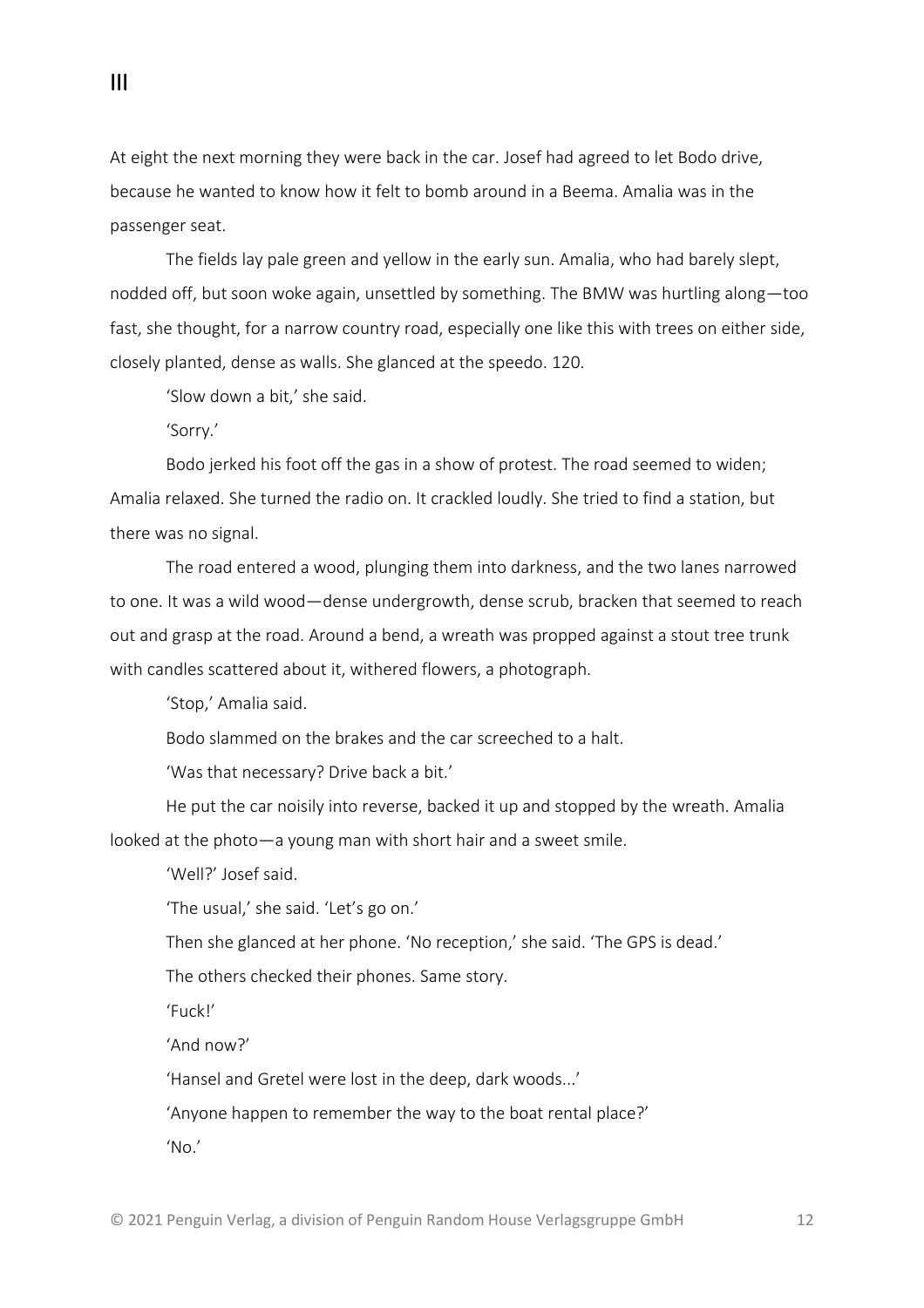'Nope.' 'Fraid not.' 'Great,' Amalia said. 'That was your job,' Josef said to Amalia. 'Er, why exactly?' 'Because you...' 'Leave her,' Bodo said. 'We'll find it.'

Why was Josef being so aggressive towards her, Amalia wondered. It was strange sitting here in the car with him—not seeing him, but knowing he was there behind her.

She hadn't seen him for a year, not since their last trip, which they had spent in the hills of South Tirol—three days of not particularly strenuous hiking. Since then, he had sometimes emailed her in the middle of the night, strange messages describing what they were missing out on—sex for the most part, but not just. The emails were vague, coy, slightly confused, as if he were high on something from one of his chemist's drawers. They were brief, with no greeting or sign-off, like a light flickering on and off. She never replied, but not a day passed when she didn't scroll through her inbox in the morning, hoping he had written. She was usually disappointed.

Then, on a whim, she had sent him a photo. She'd been to a Georgian restaurant with a girlfriend; they had shared a bottle of red wine, ordered another couple of glasses each and finished off with the free schnapps that came with the bill. Back home at around midnight, Amalia had stood tipsy in front of the bathroom mirror cleaning her teeth, naked except for a pair of black knickers. Liking what she saw, she took a selfie—she and her friend had been exchanging texts, and her phone was right there by the basin. Quickly, deliberately giving herself no time to think about it, she sent the photo to Josef.

It was only then that she looked at the picture—her breasts, the toothbrush sticking rakishly from her mouth, white foam on her lips. It was puerile. She tossed the phone onto a pile of towels and went to bed.

The next morning she rushed to check her messages. No response from Josef—and none in the days that followed. But a few weeks later an email arrived. It was vague, coy, confused—but whatever was going on between her and Josef in this email, it was clearly happening in a bathroom.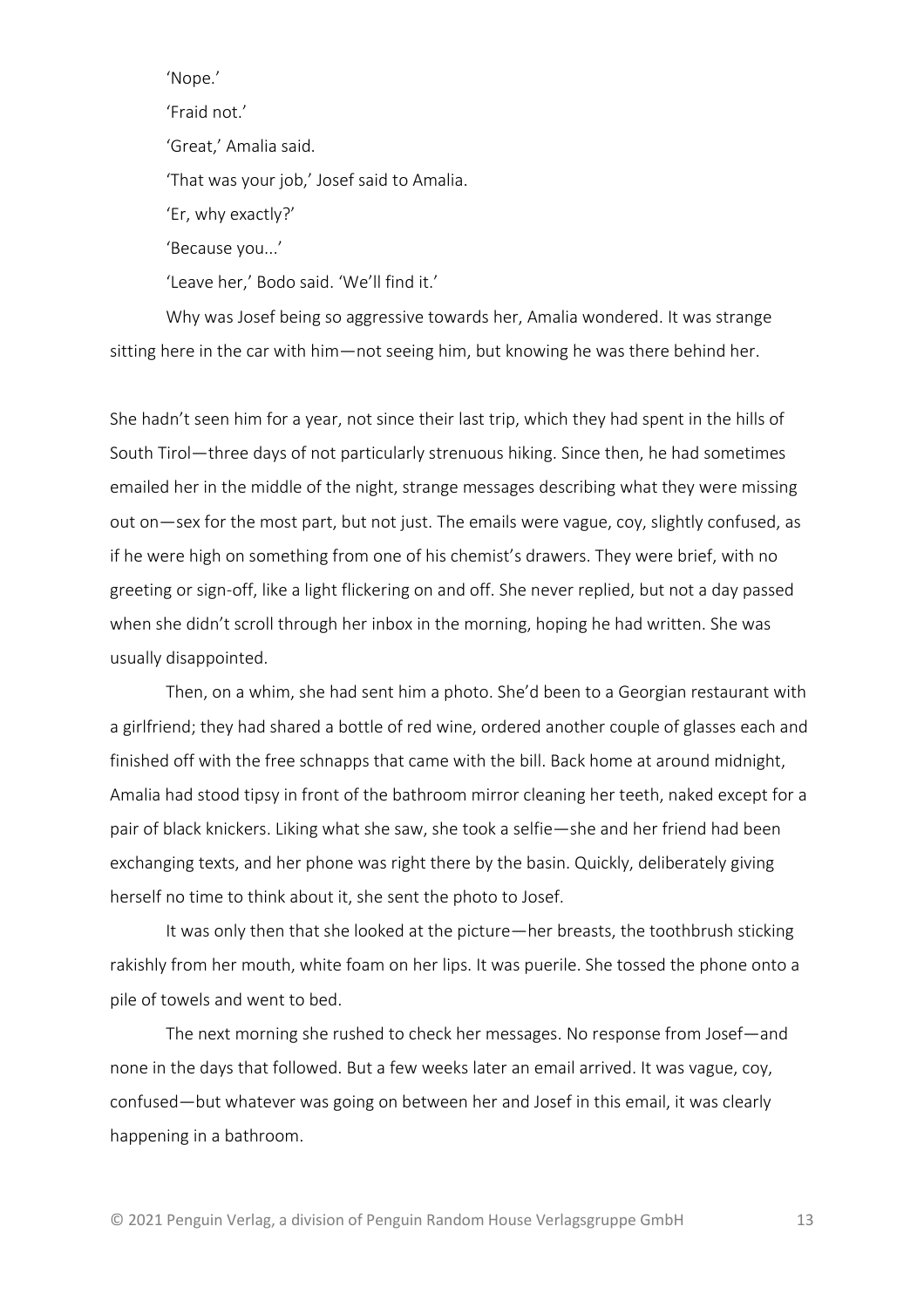After a while they saw a small car ahead with a round white sign in the rear window saying 25 in black figures—about the speed the car was moving at. Bodo sounded the horn, once, twice, three times. He paused briefly, then sounded it again.

'Can't you see the sign?' Amalia said.

'Can't he keep to the right so I can pass him? Look at him, clinging to the middle.' He sounded the horn again.

'Stop it,' Josef and Amalia said almost simultaneously.

Bodo switched to flashing his headlamps. The flicker of light was reflected in the back window, but the car kept on at a snail's pace, undeterred.

Bodo swerved suddenly and put his foot to the floor. The left wheels bounced over forest ground, flattening bracken, but the gap wasn't wide enough; the other driver wasn't giving an inch. Bodo interrupted the manoeuvre just in time to avoid collision.

'Go easy, mate,' Josef said.

'Don't do that again,' Amalia said, pushing her hands under her thighs to stop them from trembling.

'I'm sorry,' Bodo said.

They continued their crawl through the wood. Time seemed to slow to the speed of the small car; the minutes dripped by. Amalia looked at her phone—still no reception.

'Why can't they go faster?' Gero asked.

'Because they're idiots,' Bodo said. 'Alcoholics. Retards. That's actually a wheelchair disguised as a car.'

At last they emerged from the woods and the road widened again. Bodo accelerated and overtook the small car. Amalia looked out of the window; she saw a fat man glaring at the road. He turned his head as they passed; little eyes peered out at her from an expansive face, a look of triumph in them, as if she and Bodo had lost a race. The same look stared out from the face of a woman sitting hunched over on the passenger seat.

They flew along, cornfields on either side, not a cloud in the sky. Amalia squinted at the speedo—90, 100, 120. Her hands were tight under her thighs. At last Bodo took his foot off the gas—110, 100, 90. He stopped at 90.

'Thank you.'

'I had to get rid of them,' Bodo said, glancing in the rear-view mirror.

They came to an unsigned crossroads and Bodo stopped.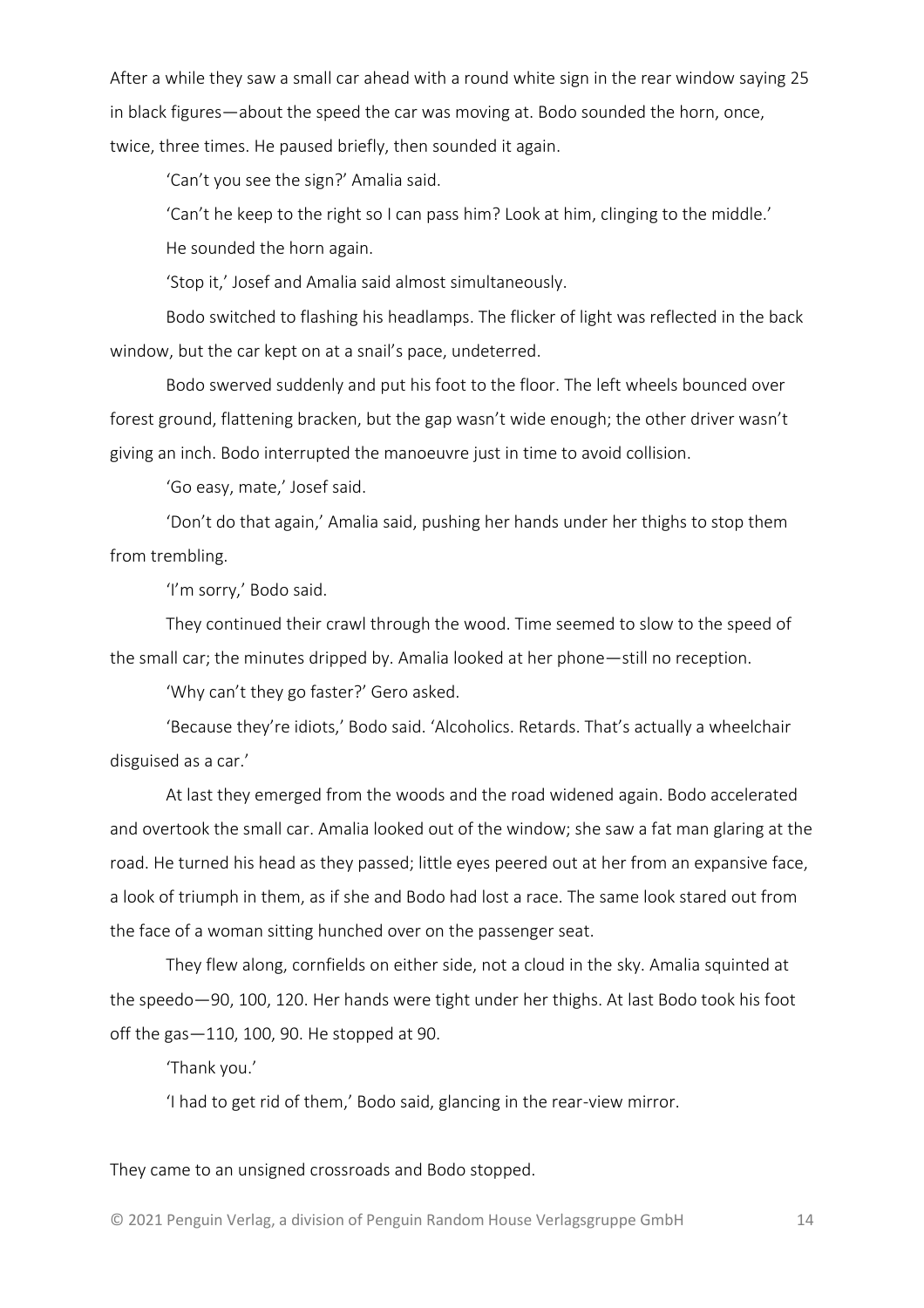'What now?' Josef asked.

'No idea.'

'We should have looked at the map, Bod,' Amalia said.

'What, one of those old-fashioned folding things? The kind we could never fold up again once we'd opened them out? Do you remember how angry Dad used to get?'

'Yes. We always ended up making such a mess of it even Dad couldn't find the original creases.'

'And then he was so cross, he got creases on his face.'

They laughed.

'Look the other way a sec,' Amalia said.

She got out, walked a few yards into a field and squatted on the ground. When she stood up, she saw the little car in the distance, trundling towards them.

'Let's ask the wheelchair driver,' she called out to Bodo who was frowning into the rear-view mirror.

She stood at the side of the road, listening to the approaching chug of the engine clearly a two stroke. A car with a moped engine, she thought, with sudden pity. She waved, but there was no response. Off to her right she saw a narrow ribbon of water shimmering in the sun.

Amalia took a couple of steps onto the road, raising and lowering her arms to get the driver to slow down. Instead he kept up the pace, clinging so doggedly to the right that Amalia had to dive off the road to avoid being hit. Bodo jumped out of the car and ran towards the crossroads, no doubt hoping that the driver would ease off the gas there to give way. He did no such thing: the little car took a wobbly left turn and chugged away. Bodo sprinted after it, but soon realised that twenty-five kph wasn't a speed he could keep up for long. He came back out of breath.

'He tried to kill you,' he said.

'Either that or he was scared,' said Josef.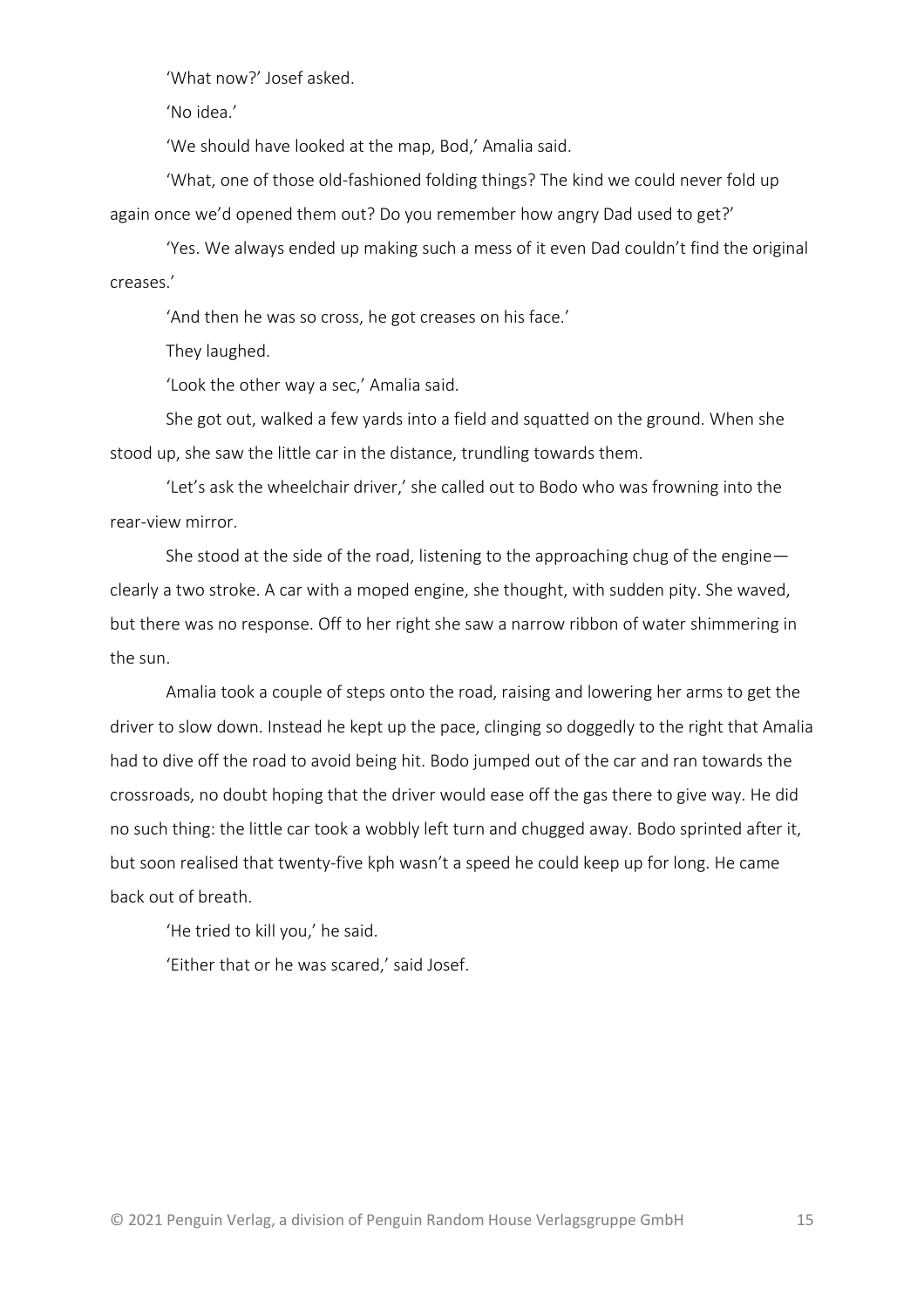An hour later, after a number of detours, they arrived at the canoe rental place. The car park—a field surrounded by a wooden fence—was empty. They got out and stretched till their bones cracked, then fetched the bags and tents from the boot.

The rental place was in a secluded spot between woodland and river, on a small dock: a plain, quite recently built red-brick house, a ticket hut and an open boathouse knocked together out of dark planks. A life-size wooden stork was stuck in the ground; beside it, quietly rotting, was a leaky-looking canoe.

Behind the ticket hut, a man and woman sat at a folding table with a garish plastic cloth. They were both skinny, but the woman, as far as Amalia could tell, was taller than the man. They were drinking beer and had covered the glasses with beer mats. Bottles stood in the shade under the table; a fly swat lay on the cloth surrounded by flattened wasps. Amalia tried to work out whether the woman was the same woman she'd seen in the little car.

'Morning,' she said. 'We've booked two canoes.'

'Name?'

IV

'Winterscheidt.'

The woman got up and walked over to the ticket hut. She went in at a door, closed it behind her and appeared at the hatch, running her finger down a handwritten list.

'There,' Amalia said, pointing at her name. 'But it's with a d-t.'

'You what?'

'D-t, Winterscheidt, you spell it with a d-t.'

The woman put on a pair of glasses and put a d in front of the first t.

'No, not there, in front of the second t.'

The woman looked at her.

'In front of the t at the end, not the t in the middle.'

The woman put the pen down. 'Three hundred,' she said.

'Now?'

'Now.'

'On the phone you said we paid afterwards.'

'Up front.'

'You said afterwards.'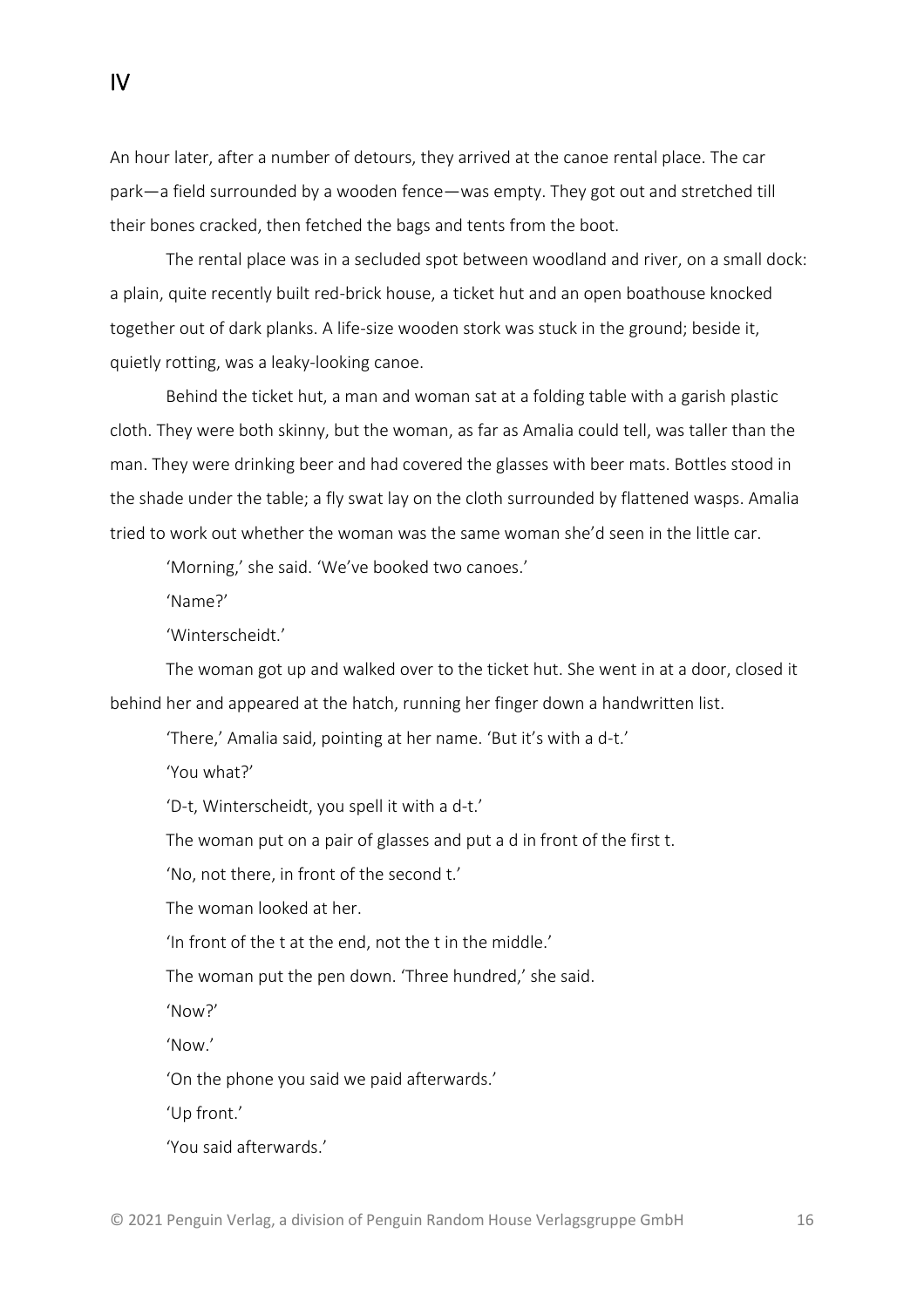Silence.

Amalia took out her wallet and gave the woman three hundred euros.

'And five hundred deposit.'

'You didn't mention that,' Amalia said.

'Boats get damaged, boats go missing.'

Amalia glanced at the man at the table, as if hoping he might come to her rescue. He had picked up the fly swat and was stalking a wasp that was circling his beer glass. The table was strewn with squashed corpses. The wasp settled on the table for a moment and he struck deftly. Another corpse.

'That's against the law,' Amalia said.

The man looked a question.

'You're not allowed to kill wasps, you can be fined five thousand euros for that.'

'Are wasps worth that much?' the man asked.

Amalia wasn't sure how he meant this. She collected the money for the deposit from the others and slapped it down on the hatch. The woman counted it, then put four fingers in her mouth and whistled. At first nothing happened, but after a moment a man got up from the unmown grass by the boathouse. He was blond and dressed in a threadbare shirt, shorts and sandals. He looked about him sleepily, then put on a pair of half-moon glasses and pushed them up his nose with one finger.

'Two and three, Peter,' the woman shouted.

Peter sauntered to the boat shed muttering, 'Two and three, two and three...'

'Do you have a map of the rivers?' Amalia asked the woman.

'The waterways?'

'If that's what you call them.'

The woman gave Amalia a section of plasticised map. Green for the land, red for the few scattered hamlets, and blue for the waterways that criss-crossed the green like veins one main river and hundreds of tributaries.

'Three euros,' the woman said.

'And three packets of peanuts, please.'

'7.47 altogether.'

She handed over a ten-euro note, but the woman had no change, so Amalia had to ask the others to chip in. They only just had enough.